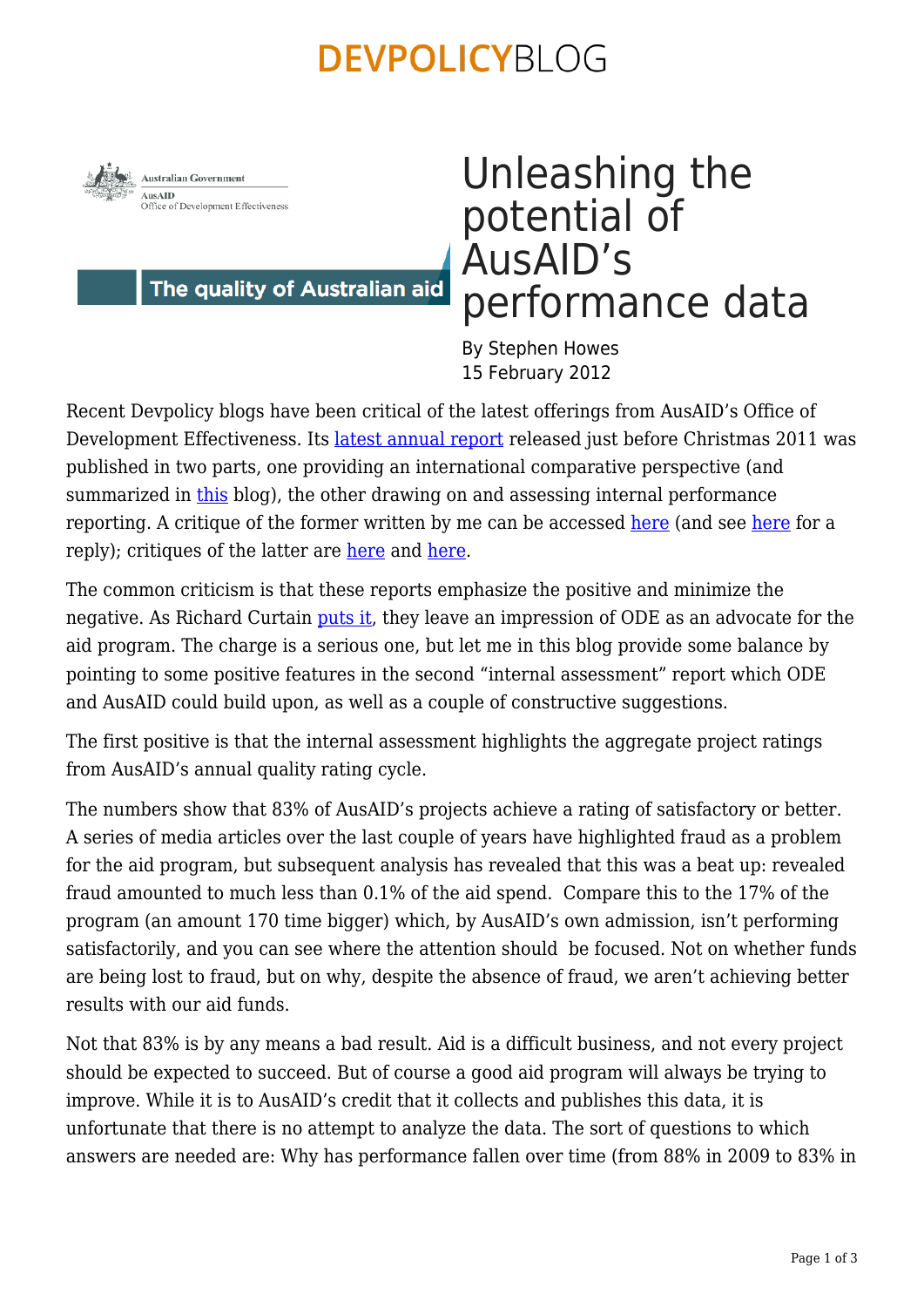## **DEVPOLICYBLOG**

2010)? What sort of projects do better, what sort do worse? What are the most common reasons for failure? Which regions do better and which worse? And so on.

And we need to know not just which projects do satisfactorily (with a score of at least 4 out of 6), but which do very well (with a 5 or a 6) and which very badly (with a 1 or a 2). Nor is there any mention at all in the latest assessment of any of the ratings except for the effectiveness one. But AusAID also rates projects for monitoring and evaluation, sustainability, and gender equity.

A second very positive feature is the spot checks ODE carries out of these ratings (which are assigned by managers) to assess their reliability. Obviously, in any system of selfassessment one has to be worried about upward bias, and the spot checks help us get a handle on this.

The internal assessment gives a brief taste of the spot check results. It says that 50 projects were randomly selected this year to have their ratings checked. It reports that "the proportion of effectiveness ratings assessed as 'reasonable' in 2010 rose to 78 per cent, up from 72 per cent in 2009 and 68 per cent in 2008." This is good news, and perhaps this trend towards more realistic ratings explains why self-reported performance has gone down. Though note that there is still a very high level of (presumably upward) bias: according to the spot check, over 20% of projects are wrongly rated.

Again, however, ODE reports only a small amount of the data it collects. The previous Annual Review of Development Effectiveness released in December 2010 noted that only 56% of projects should have been rated 'satisfactory' for monitoring and evaluation, well below the 70% so rated by managers. But the follow-up internal assessment released in December 2011 makes no mention of whether there has been any improvement in this dimension of reporting or not. That's a surprising omission in a reported dedicated to assessing AusAID's performance reporting. It would also be good to know what happens to the 83% satisfactory number once it is corrected for upward bias.

This systematic collation of project self-ratings and the regular use of spot checks is best practice for any aid agency, and something AusAID should take pride in. The problem is that, as illustrated above, the reporting and analysis of these two rich sources of data is at the current time hardly even scratching the surface of their potential.

One way forward would be for ODE or some other part of AusAID to undertake and publish a more comprehensive report and analysis of this data. That would be a good idea, both to improve aid effectiveness and to enhance accountability.